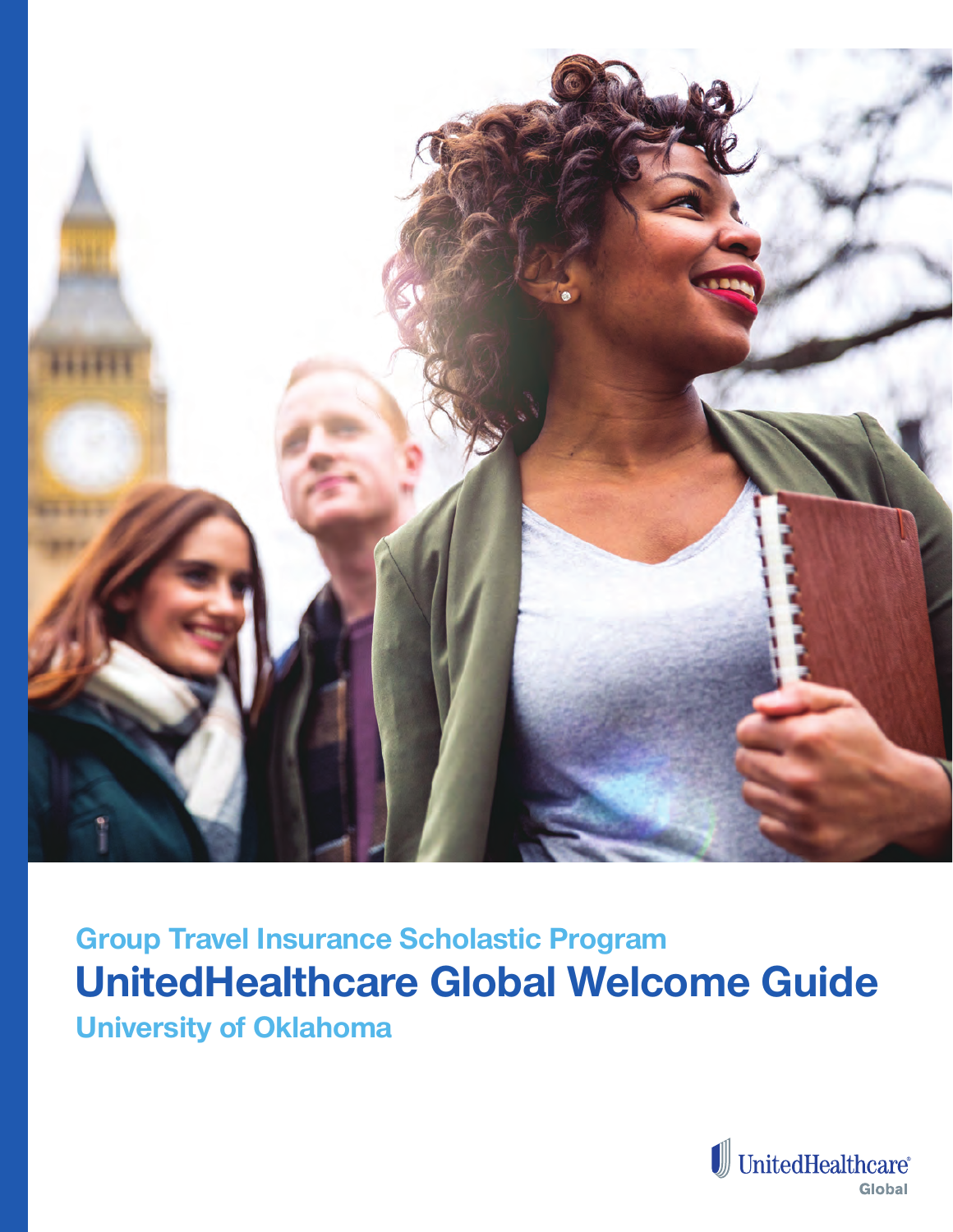# **24/7 Access to Assistance**

If you need assistance, contact the Emergency Response Center (ERC), which is available 24/7. A multilingual case manager will ask for the following information, which will help us to immediately begin assisting you:

- **• Your school and campus**
- **• The number shown on the front of your ID card**
- **• A description of the situation**
- **• A phone number to reach you**

## **Phone/Email:**

#### **Emergency Response Center (ERC)**

Available 24/7

- **(p) 1.800.527.0218 or 1.410.453.6330**
- **(e) assistance@uhcglobal.com**  (The mailbox is monitored 24/7)

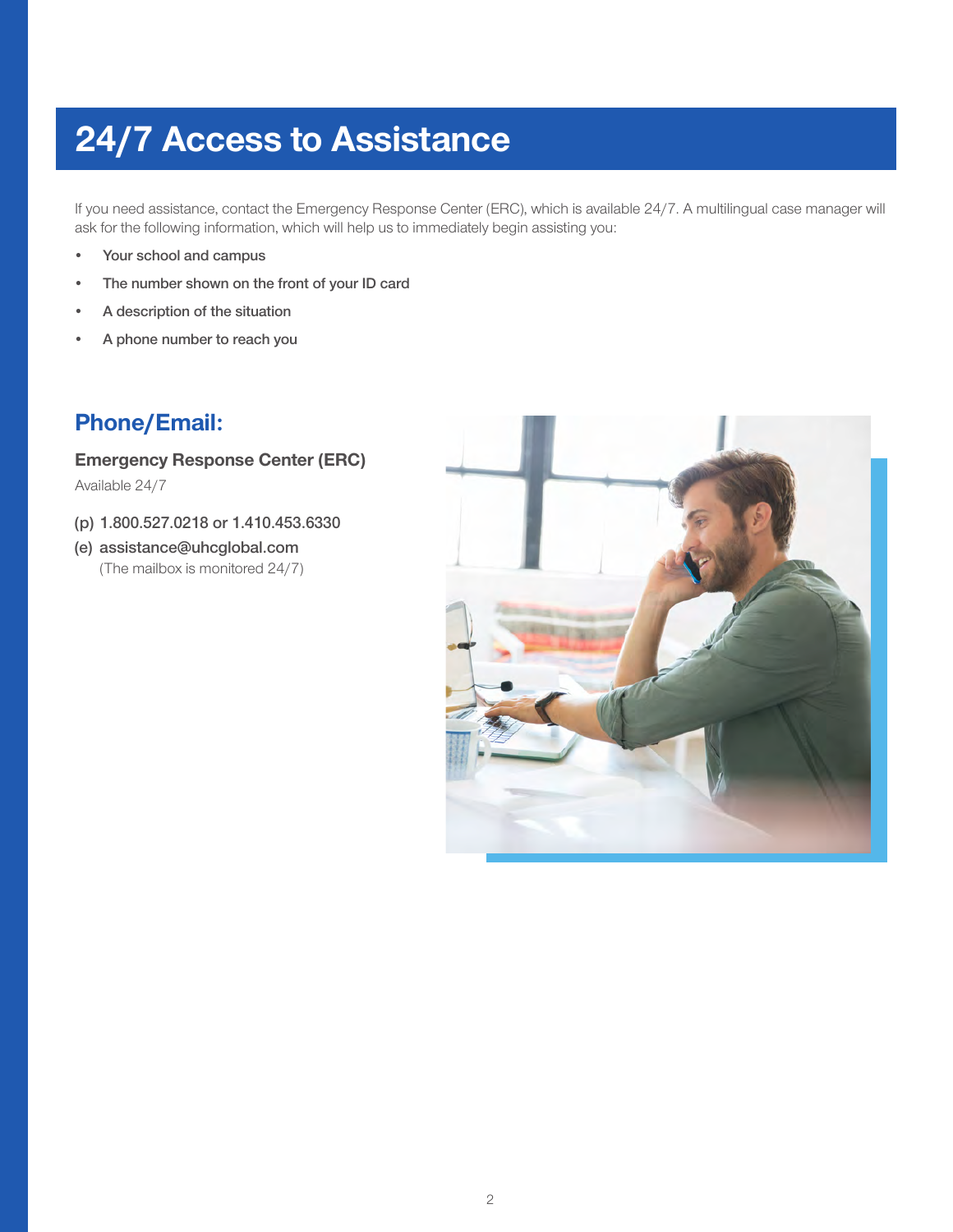# **UnitedHealthcare Global – ID Card**

When traveling, you can now feel confident that you are in safe hands if an emergency arises. As part of your group travel protection plan, UnitedHealthcare Global provides you with medical and travel-related assistance services. Listed on your ID card is the telephone number for the worldwide UnitedHealthcare Global Emergency Response Center. When you call, we will ask for the information shown on your ID card, and a description of your situation. You should carry your UnitedHealthcare Global ID card with you at all times.

## **Insurance Benefits** (Coverage underwritten by different companies that are not related to the UnitedHealthcare family of companies.)

- Medical coverage up to maximum amount selected at purchase
- Transportation to join a hospitalized member
- Return of minor children
- **Travel Medical Insurance Benefits**
- Emergency medical evacuation and repatriation
- 
- 
- Return of mortal remains

## **Assistance Services** (These non-insurance services are provided by UnitedHealthcare Global)

| <b>Medical Assistance</b><br><b>Services</b>        | Worldwide medical and dental referrals<br>Monitoring of treatment<br>Facilitation of hospital payments<br>$\bullet$<br>Relay of insurance and medical information | Medication and vaccine transfers<br>Updates to family & home physician<br>Hotel arrangements<br>Replacement corrective lenses & medical devices |
|-----------------------------------------------------|-------------------------------------------------------------------------------------------------------------------------------------------------------------------|-------------------------------------------------------------------------------------------------------------------------------------------------|
| <b>Travel Assistance</b><br><b>Services</b>         | Language translation facilitation and referral<br>Emergency travel arrangements<br>$\bullet$<br>Transfer of funds<br>$\bullet$                                    | Support for replacement of lost or stolen travel documents<br>$\bullet$<br>Legal referrals<br>Message transmittals                              |
| <b>Worldwide Destination</b><br><b>Intelligence</b> | <b>Destination Profiles</b><br>and security risks for pre-trip planning.                                                                                          | Contact the Emergency Response Center to request a Destination Profile of health                                                                |

## **How to use UnitedHealthcare Global's services**

**24 hours a day, 7 days a week, 365 days a year** If you have a medical or travel issue, contact us for assistance. Simply call the Emergency Response Center (ERC) at +1.410.453.6330 or email us at: assistance@uhcglobal.com

If the condition is an emergency, you should go immediately to the nearest physician or hospital without delay and then contact UnitedHealthcare Global's 24-hour Emergency Response Center. We'll then take the appropriate action to assist you and monitor your care until the situation is resolved.

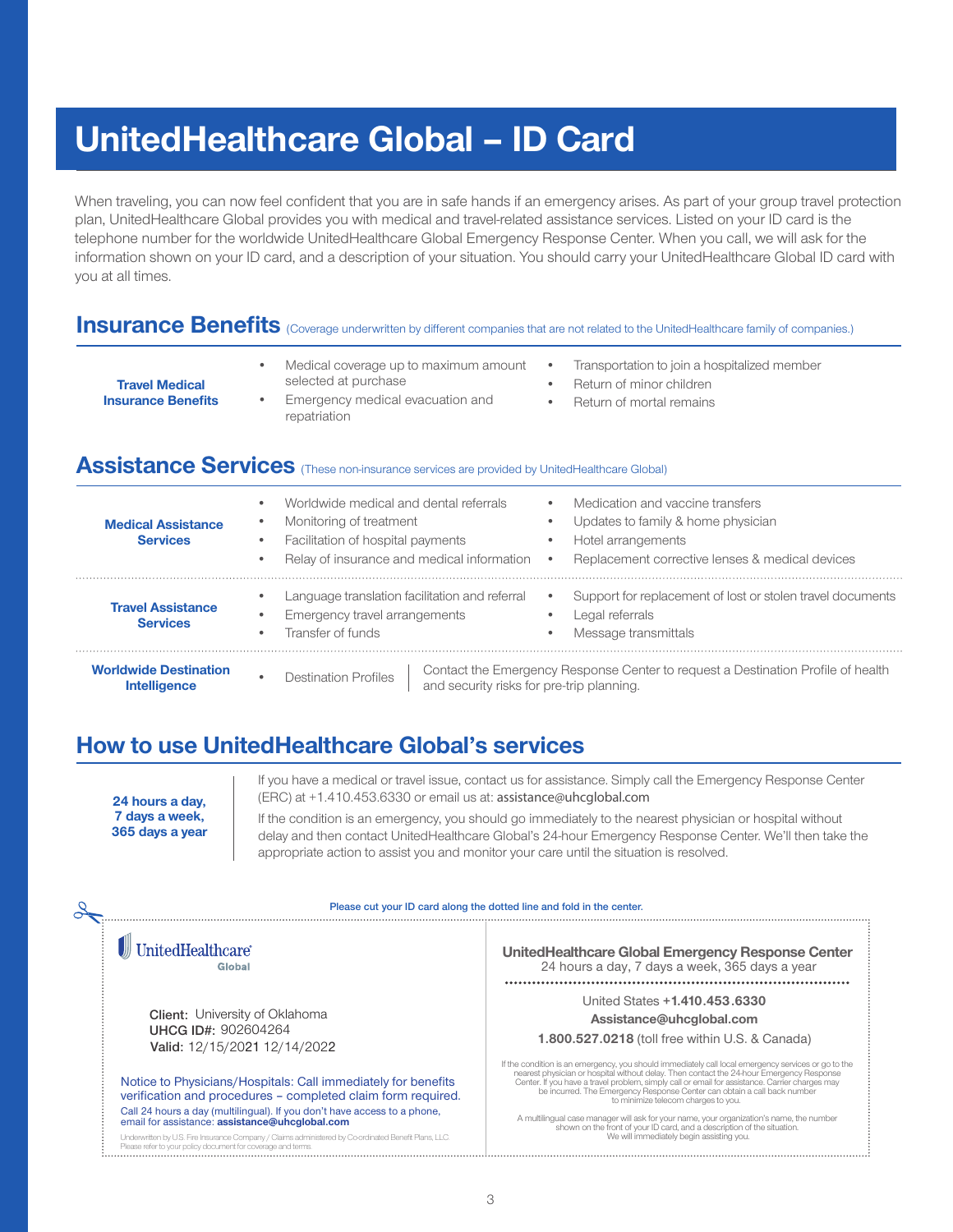# **How to:**

# **Create an Intelligence Center Account**

Log on to the UnitedHealthcare Global Intelligence Center to access medical, security and travel tools providing information on your country of destination. Depending on your program, you may have access to Medical Intelligence Reports, World Watch, Travel Security Manager, Airline Risk Ratings, Daily Security Alerts, or Pre-Travel Planning.\* Create a One Healthcare ID to get started.



First Name, Last Name, Year of Birth, UHC Global ID Number, Email Address, and Password.

#### **5 Enter the UHC Global ID number.**

The UHC Global ID number is located on the front of your UnitedHealthcare Global ID Card.





#### **What is One Healthcare ID?**

One Healthcare ID delivers a secure, centralized identity management solution that enables a single sign-on to all integrated applications.

\* Some customers of UnitedHealthcare Global have combinations of these tools included in their program, but not all do.

Please check your program or call your administrator to determine if you are eligible for access.

©2020 UnitedHealth Group Incorporated. The service marks contained in this literature are owned by UnitedHealth Group Incorporated and its affiliated companies, many of which are registered and pending service marks in the United States and in various countries worldwide. UnitedHealth Group cannot guarantee clinical outcomes. Products and services may be limited or excluded by applicable law Proper functionality of the application and its tools is dependent upon appropriate connectivity and features of the handheld device, potentially including international calling, camera, and certain other capabilities.



09/20 SAL-A-14077-C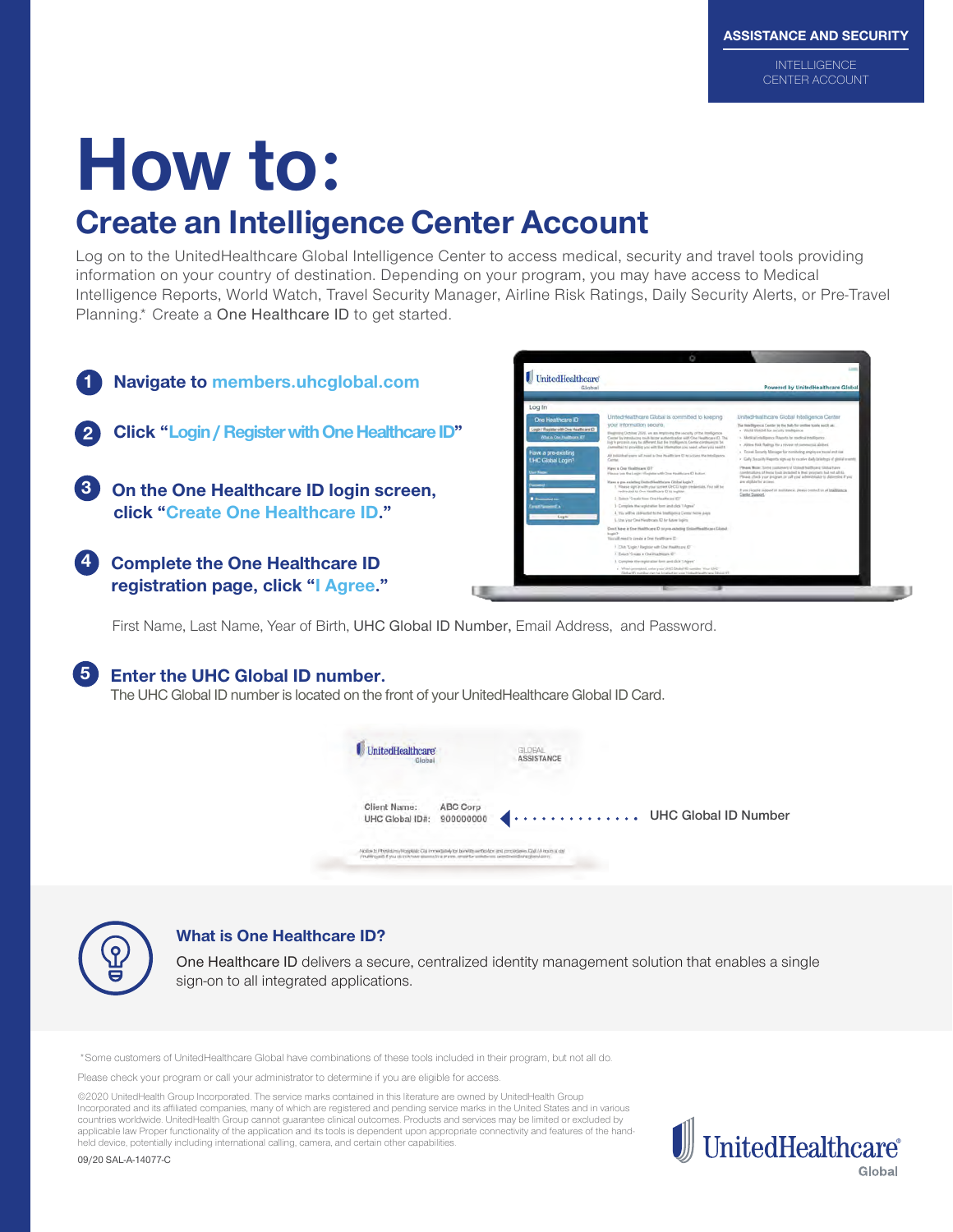# **Frequently Asked Questions (FAQs)**

#### **How long am I covered?**

**A:** The plan covers you for the period of international travel required by your academic institution and for which you are participating. Travel necessary for the program, including a certain number of days before and after your official dates of study, may be included. Check the specifics of your policy.

#### **What if I lose my ID card?**

**A:** Please contact your program administrator to request a copy of your ID card. If you have an emergency, please proceed to the nearest facility for treatment and call the UnitedHealthcare Global Emergency Response Center at +1.410.453.6330. A copy of your ID card is on file internally and can be accessed by the Emergency Response Center. Please identify yourself as a faculty/staff member or student from and the name of the college/university to which you are associated.

#### **What is covered by the plan?**

**A:** Reasonable expenses, as the result of an accident or sickness, for medically necessary physician office visits, inpatient hospital services, physician and hospital outpatient services, emergency hospital services, and medical evacuation and repatriation. Additional benefits may be available for AD&D and non-medical evacuations due to security or natural disaster occurrences. Check the details of your policy for specific coverage maximums as well as any applicable limitations or exclusions. Please note that evacuation services must be approved and coordinated by UnitedHealthcare Global.

#### **How do I find a covered provider/make an appointment?**

**A:** Contact UnitedHealthcare Global's Emergency Response Center to schedule an appointment for you and arrange for direct payment to one of their doctors. The UnitedHealthcare Global Emergency Response Center is available 24/7 by phone at +1.410.453.6330 or e-mail at **assistance@uhcglobal.com** to assist you with everything from routine requests to medical emergencies.

If you make your own appointment, contact the Emergency Response Center at least 24 hours prior to your appointment so UnitedHealthcare Global can provide the doctor's office with a "guarantee of payment" (if possible). In many countries providers require this at the time of the visit. If this is not arranged prior to the visit, the doctor may require payment up front from you.

#### **What if I need a follow-up appointment?**

**A:** If the physician recommends a follow-up consultation, please provide this information to the UnitedHealthcare Global Emergency Response Center in order to coordinate this appointment and arrange payment. To request these services, contact the Emergency Response Center by phone at +1-410.453.6330 or e-mail at **assistance@uhcglobal.com**.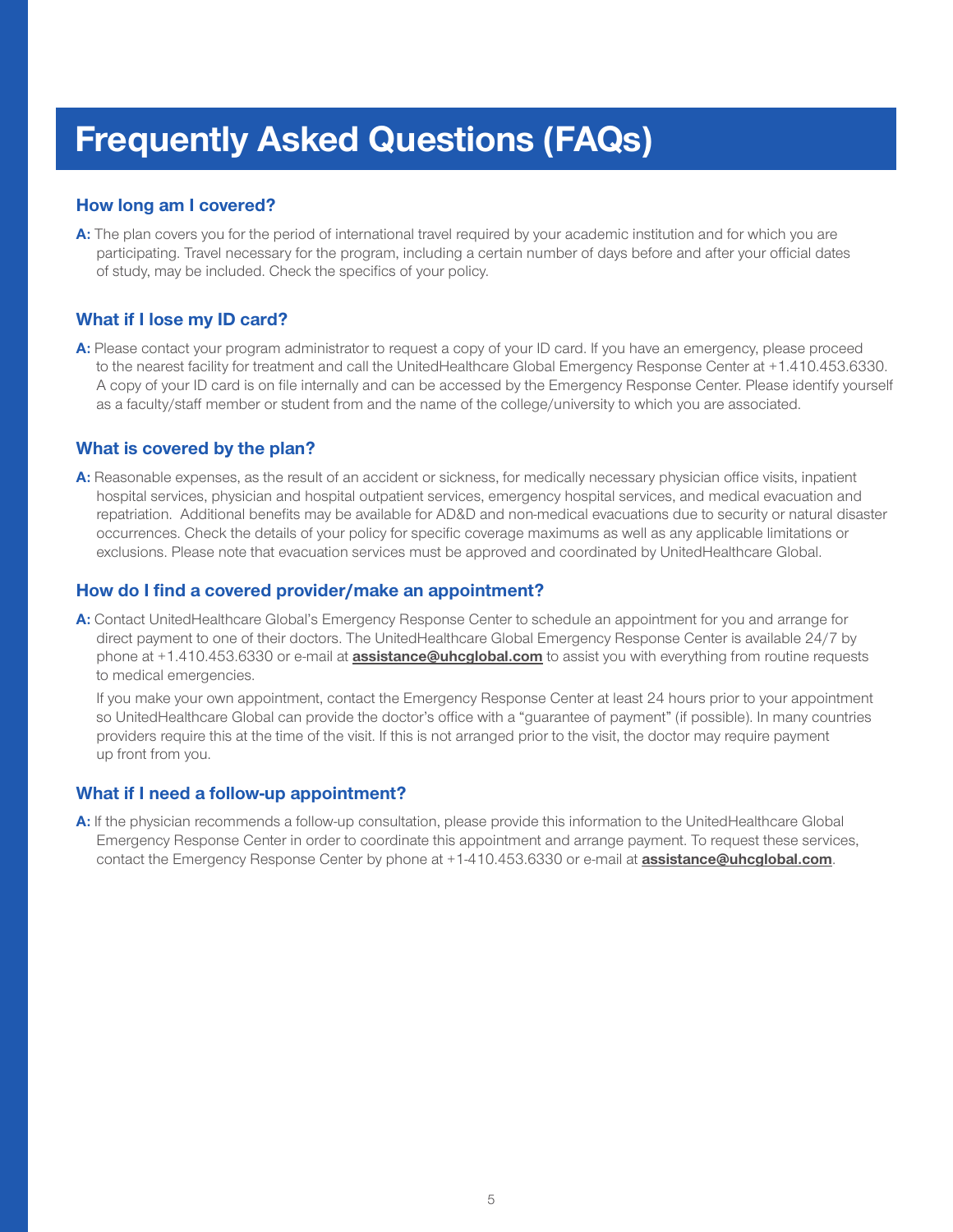**Program Description**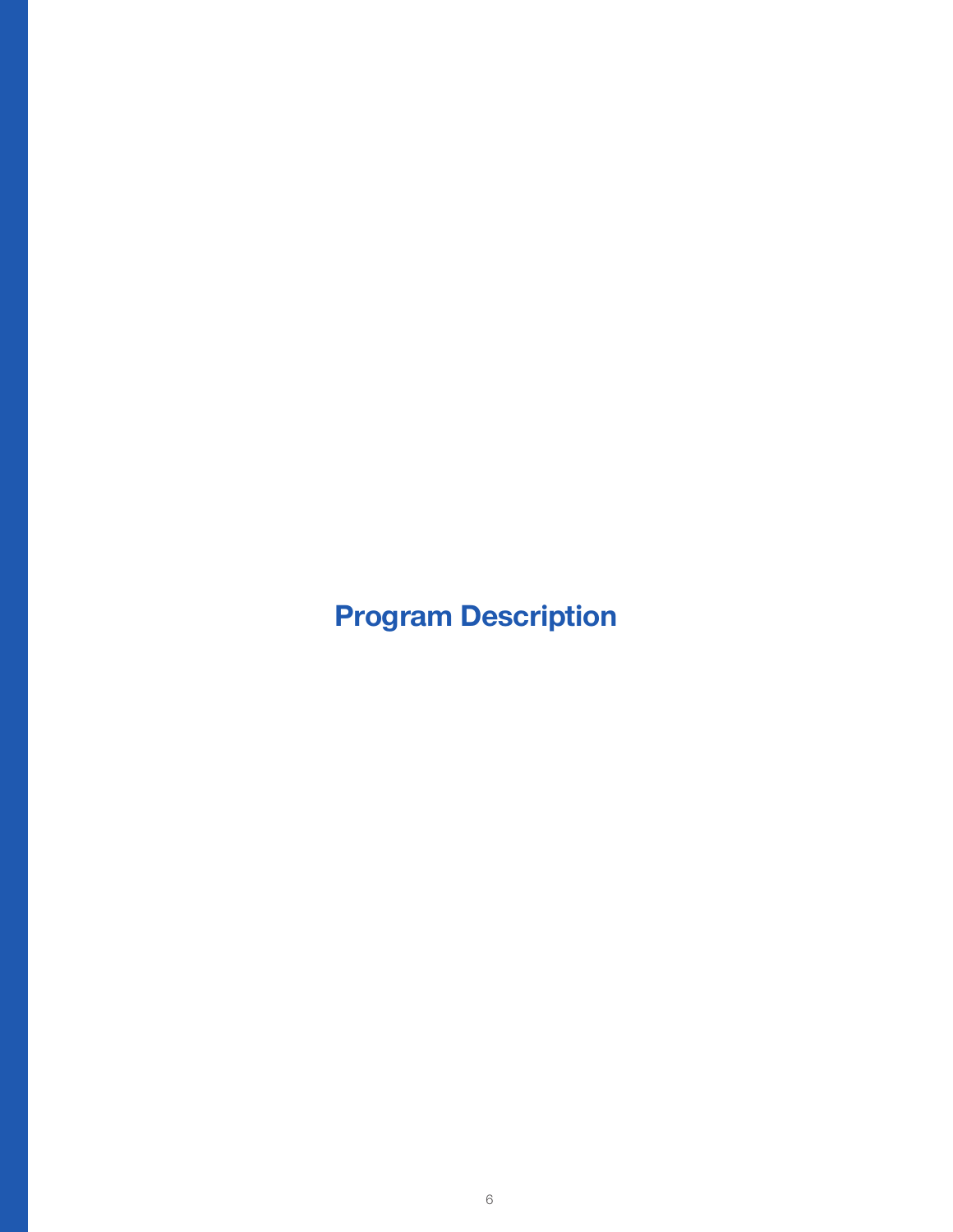

### **GROUP TRAVEL INSURANCE**

#### **For U.S. Residents Traveling Outside the United States**

**Your Group Travel Insurance program** provides you with international travel assistance services and travel medical insurance.

• Travel assistance services are provided by United Healthcare Global (UHCG).

The emergency assistance services are detailed on the following pages. For full travel insurance details, please see the enclosed Certificate of Insurance.

#### **Emergency Assistance Services provided by UnitedHealthcare Global**

Travel Assistance Services Destination Intelligence

#### **Travel Insurance Features**

| Trip Interruption                                     | \$1,000   |
|-------------------------------------------------------|-----------|
| <b>Trip Delay</b>                                     | \$1,500   |
| Accidental Death & Dismemberment                      | \$10,000  |
| Accident & Sickness Medical Expense                   | \$250,000 |
| Dental                                                | \$500     |
| Political or Security and Natural Disaster Evacuation | \$100,000 |
| <b>Medical Evacuation</b>                             | \$500,000 |
| <b>Repatriation of Remains</b>                        | Included  |
| Transportation of Children/Child                      | Included  |
| Transportation to Join the Insured                    | Included  |

#### **HOW TO USE UNITEDHEALTHCARE GLOBAL SERVICES**

#### 24 hours a day, 7 days a week, 365 days a year

If you have a medical or travel problem, simply [call us for assistance. Our t](mailto:Assistance@uhcglobal.com)elephone numbers are printed on your ID card. Either call the toll-free or direct number or email at:

1-800-527-0218 (toll free within the United States and Canada) Columbia, Maryland +1-410-453-6330 Assistance@uhcqlobal.com

An assistance coordinator will ask for Your name, Your company or group name, the UHCG ID number shown on Your card, and a description of Your situation. **If the condition is an emergency, You should go immediately to the nearest physician or hospital without delay and then contact the 24-hour Emergency Response Center**. We will then take the appropriate action to assist You and monitor Your care until the situation is resolved.

#### **Payments arranged by UHCG:**

Most Physicians and hospitals will provide you with the necessary medical treatment will either send their bill directly to UHCG Insurance Services, or in the case of small dollar amounts, may ask You to pay at time services are rendered. Ask the hospital or Physician to contact UHCG. UHCG will confirm Your protection plan coverage and arrange for prompt payments. You will be asked to pay for any deductible amount or items not covered by Your plan.

#### **Payments made by You:**

If You are required to pay for medical treatment, obtain a signed receipt and a signed statement by a Physician describing the problem and the treatment. Once Your other insurance has processed Your claim, submit a copy of their final disposition along with a UHCG Insurance Services claim form and a copy of Your receipts to:

#### **UnitedHealthcare [Global Claim Administra](mailto:Team1@cbpinsure.com)tor**

P.O. Box 20874 Tampa, FL 33622 1-877-693-8530 / Fax: 1-800-560-6340 Email Address: Travelteam@cbpinsure.com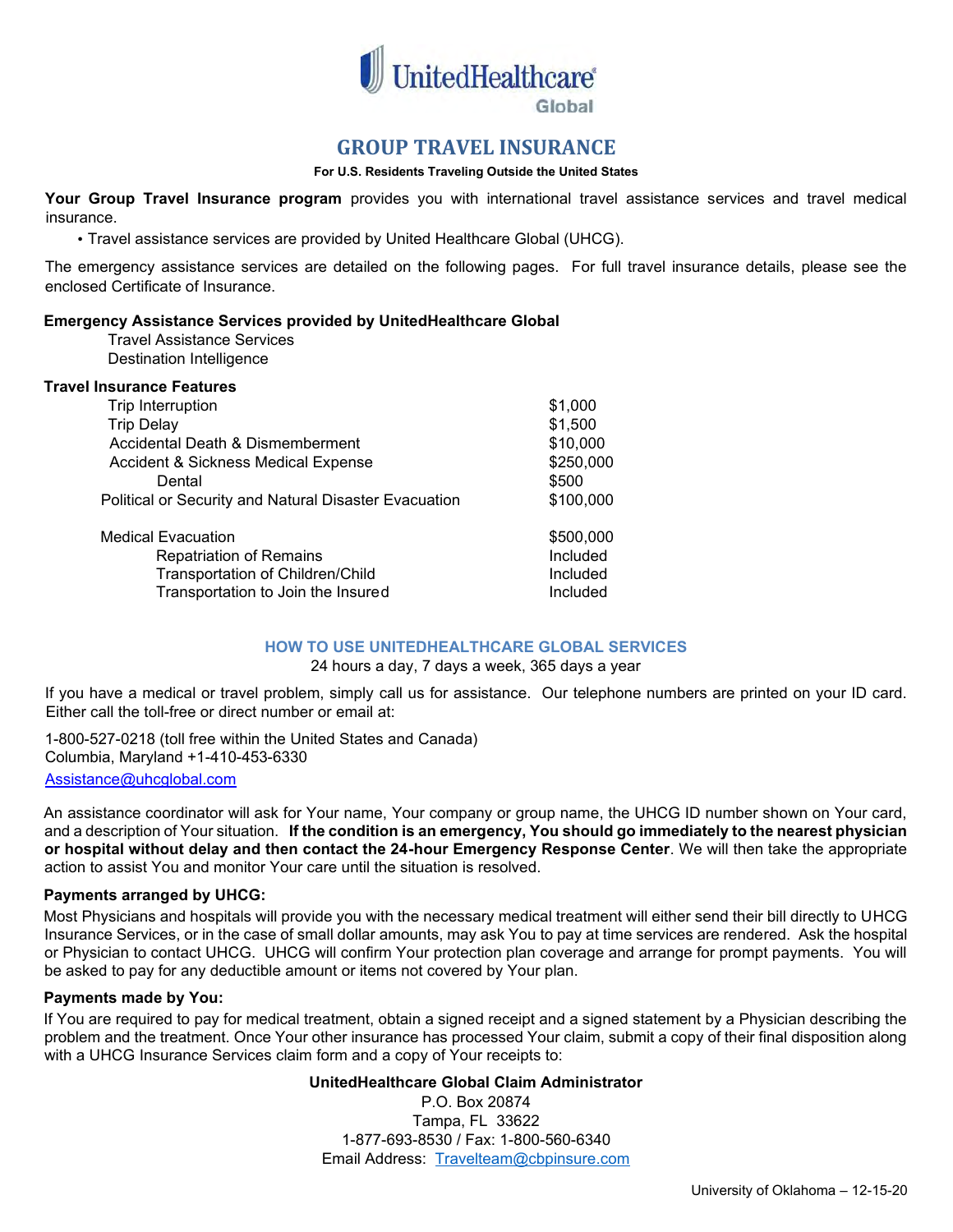#### **WORLDWIDE EMERGENCY ASSISTANCE SERVICES**

#### **These non-insurance services are provided by UnitedHealthcare Global.**

#### **MEDICAL ASSISTANCE SERVICES**

**Worldwide Medical and Dental Referrals:** Upon your request, UHCG will provide referrals to pre-approved physicians, hospitals, dentists, and dental clinics in the area you are traveling in order to assist you in locating appropriate treatment and quality care.

**Monitoring of Treatment:** As and to the extent permissible, UHCG will continually monitor your medical condition. Physician Advisors will provide consultative and advisory services to UHCG in relation to your medical condition, including review and analysis of the quality of medical care received by you.

**Facilitation of Hospital Payment:** Upon securing payment or a guarantee to reimburse, UHCG will either wire or guarantee funds needed for admitting you into a hospital for medical treatment. You are responsible for the payment of the cost of medical care and treatment, including hospital expenses.

**Relay of Insurance and Medical Information:** Upon your request and authorization, UHCG will relay your insurance benefit information and/or medical records and information to a health care provider or treating physician, as appropriate and permissible, to help prevent delays or denials of medical care. UHCG will also assist with hospital admission and discharge planning.

**Medication and Vaccine Transfers:** In the event a medication or vaccine is not available locally, or a prescription medication is lost or stolen, UHCG will coordinate the transfer of the medication or vaccine to you upon the prescribing physician's authorization, if it is legally permissible.

**Updates to Family, Employer, and Home Physician:** Upon your approval, UHCG will provide periodic case updates to appropriate individuals designated by you in order to keep them informed.

**Hotel Arrangements:** UHCG will assist you with the arrangement of hotel stays and room requirements before or after hospitalization or for ongoing care.

**Replacement of Corrective Lenses and Medical Devices:** UHCG will assist with the replacement of corrective lenses or medical devices if they are lost, stolen, or broken during travel.

#### **TRAVEL ASSISTANCE SERVICES**

**Replacement of Lost or Stolen Travel Documents:** UHCG will assist you in taking the necessary steps to replace passports, tickets, and other important travel documents.

**Emergency Travel Arrangements:** UHCG will make new reservations for airlines, hotels, and other travel services for you in the event of: (a) an Illness or Injury, (b) a Security Evacuation, and (c) during a Political Evacuation.

**Transfer of Funds:** UHCG will provide you with an emergency cash advance subject to UHCG first securing funds from you (via a credit card) or your family.

**Legal Referrals:** Should you require legal assistance, UHCG will direct you to a duly licensed attorney in or around the area where you are located.

**Language Services:** UHCG will provide immediate interpretation assistance to you in a variety of languages in an emergency situation. If a requested interpretation is not available or the requested assistance is related to a nonemergency situation, UHCG will provide you with referrals to interpreter services. Written translations and other custom requests, including an onsite interpreter, will be subject to an additional fee.

**Message Transmittals:** You may send and receive emergency messages toll-free, 24-hours a day, through the UHCG Emergency Response Center.

#### **WORLDWIDE DESTINATION INTELLIGENCE**

**Destination Profiles:** When preparing for travel, You can contact the Emergency Response Center to have a pre-trip destination report sent to You. This report draws upon the UHCG intelligence database of over 280 cities covering subject such as health and security risks, immunizations, vaccinations, local hospitals, crime, emergency phone numbers, culture, weather, transportation information, entry and exit requirements, and currency. Our global medical and security database of over 170 countries and 280 cities is continuously updated and includes intelligence from thousands of worldwide sources**.**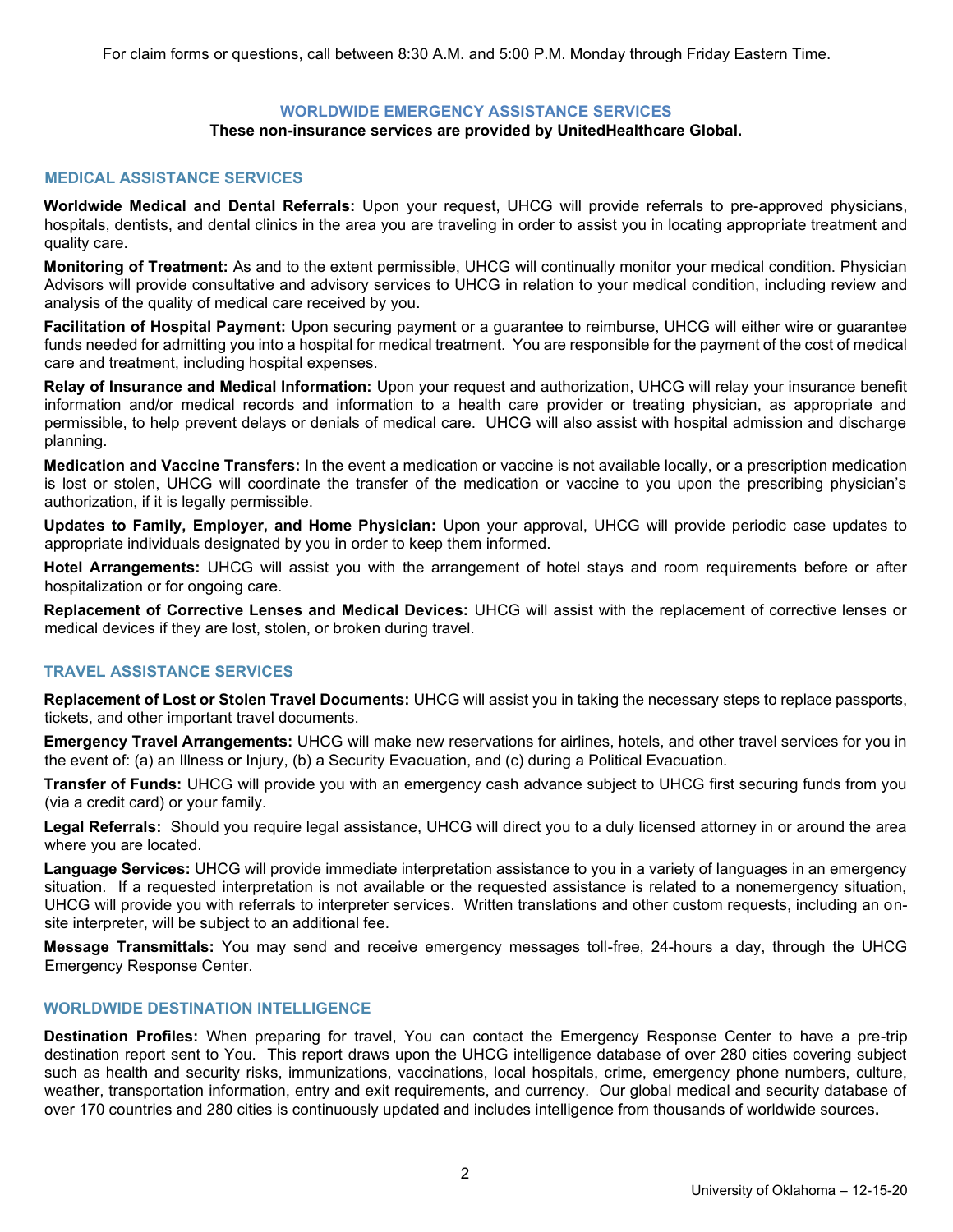#### **TRAVEL PROTECTION INSURANCE POLICY**

#### **University of Oklahoma**

This Policy describes the group travel insurance benefits underwritten by United States Fire Insurance Company, herein referred to as the "Company" or as "We", "Us" and "Our".

#### **PLEASE READ THIS DOCUMENT CAREFULLY FOR FULL DETAILS**

This Policy is a legal contract issued in consideration of the signed Master Application of the Policyholder, a copy of which is attached.

#### **Signed for United States Fire Insurance Company By:**

Marc J. Adee Chairman and CEO

B / hans

James Kraus **Secretary**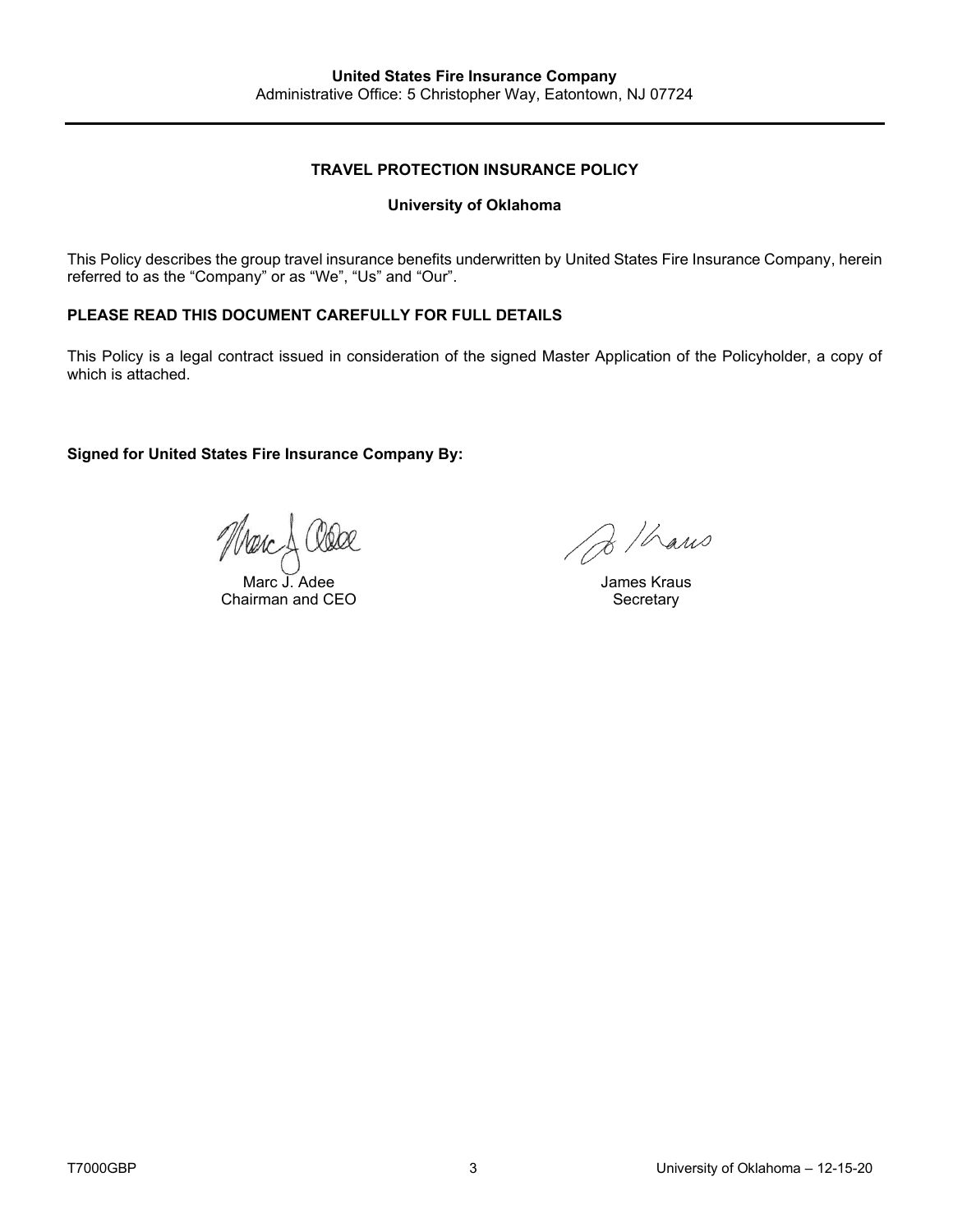#### **TABLE OF CONTENTS**

|                     | <b>SCHEDULE OF BENEFITS</b>                        |
|---------------------|----------------------------------------------------|
| <b>SECTION I</b>    | <b>COVERAGE PROVISIONS</b>                         |
| <b>SECTION II</b>   | <b>WHEN COVERAGE BEGINS AND ENDS</b>               |
| <b>SECTION III</b>  | <b>EXTENSION OF COVERAGE</b>                       |
| <b>SECTION IV</b>   | <b>TRAVEL ARRANGEMENT PROTECTION</b>               |
| <b>SECTION V</b>    | <b>TRAVEL INSURANCE BENEFITS</b>                   |
| <b>SECTION VI</b>   | <b>ACCIDENTAL DEATH AND DISMEMBERMENT BENEFITS</b> |
| <b>SECTION VII</b>  | <b>GENERAL DEFINITIONS</b>                         |
| <b>SECTION VIII</b> | <b>EXCLUSIONS AND LIMITATIONS</b>                  |
| <b>SECTION IX</b>   | <b>CLAIMS PROCEDURES</b>                           |
| <b>SECTION X</b>    | <b>HOW TO FILE A CLAIM</b>                         |
| <b>SECTION XI</b>   | <b>GENERAL PROVISIONS</b>                          |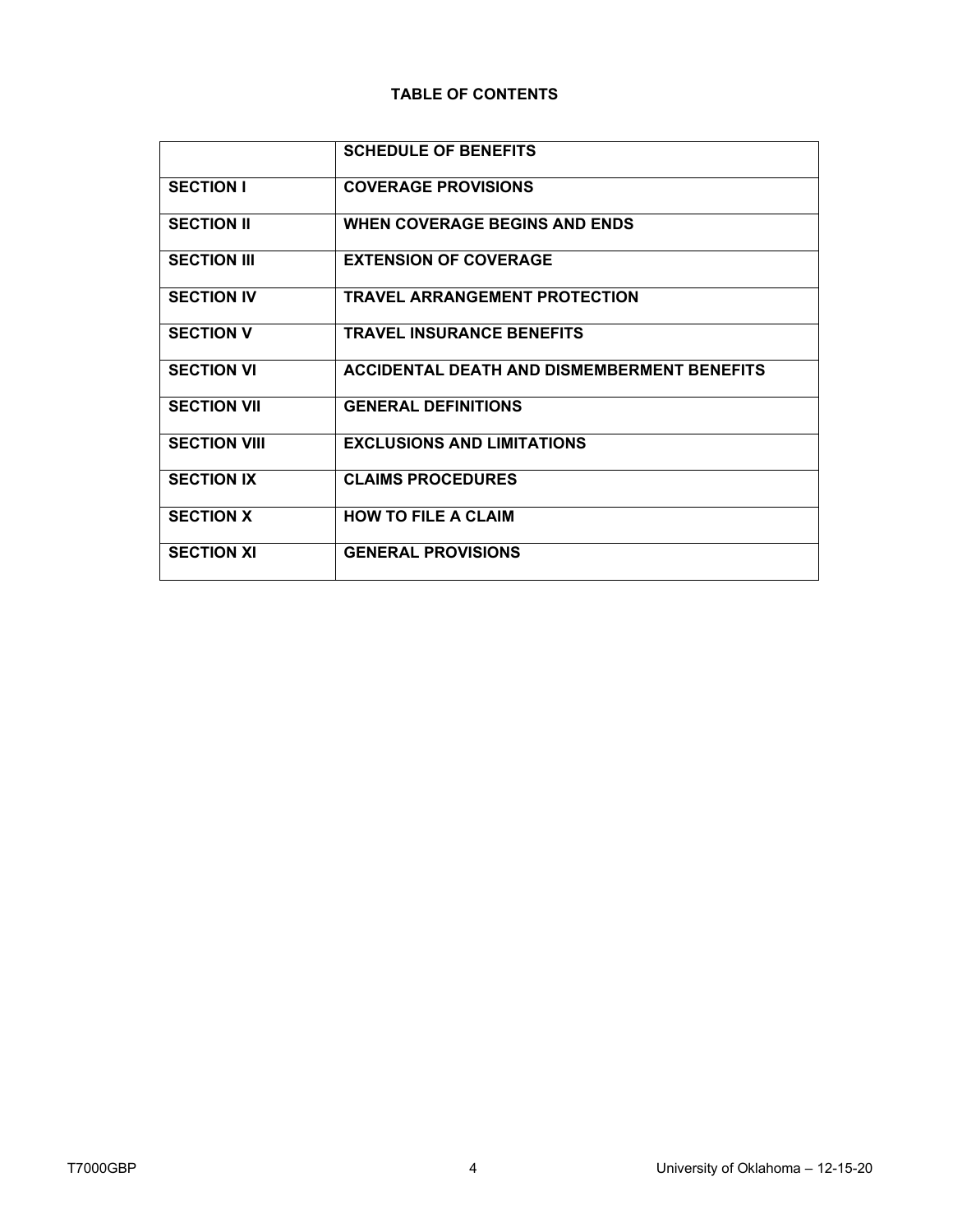#### **SCHEDULE OF BENEFITS**

| <b>Travel Arrangement Protection Benefit(s)</b>                    | <b>Maximum Benefit Amount</b>                                |
|--------------------------------------------------------------------|--------------------------------------------------------------|
| Trip Interruption                                                  | up to \$1,000 per person                                     |
| Trip Delay - 12 hours                                              | up to \$150 per day per person to a<br>maximum of \$1,500    |
| Political or Security Evacuation and Natural Disaster Evacuation   | up to \$100,000 per person per<br>occurrence per Policy term |
| Medical Evacuation and Repatriation of Remains                     | up to \$500,000                                              |
| <b>Emergency Medical Evacuation</b>                                | included                                                     |
| <b>Repatriation of Remains</b><br>Transportation of Children/Child | included<br>Included                                         |
| Transportation to Join The Insured                                 | included                                                     |
|                                                                    |                                                              |
|                                                                    |                                                              |
| <b>Travel Insurance Benefit(s)</b>                                 | <b>Maximum Benefit Amount</b>                                |
| Accident & Sickness Medical Expense                                | up to \$250,000                                              |
| Dental Expense sublimit                                            | up to \$500                                                  |
| <b>Accidental Death and Dismemberment Benefit(s)</b>               | <b>Maximum Benefit Amount</b>                                |
| Accidental Death and Dismemberment                                 | \$10,000                                                     |
| Exposure                                                           | Included                                                     |
| Disappearance                                                      | Included                                                     |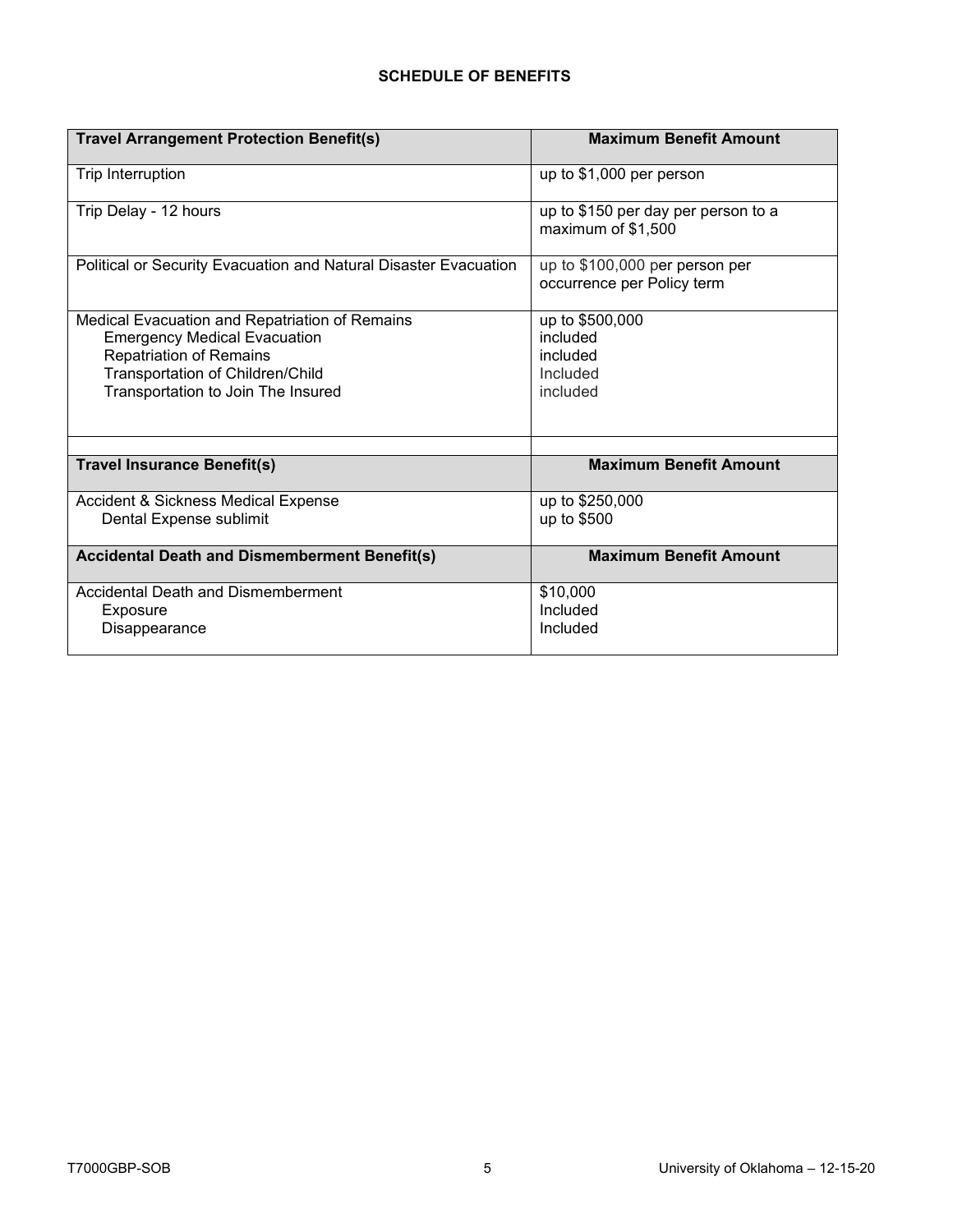#### **SECTION I COVERAGE PROVISIONS**

#### **Who Is Eligible For Coverage**

A person who is booked to travel on a Trip. Coverage is only available for persons who are a citizen or resident of the United States of America.

#### **SECTION II WHEN COVERAGE BEGINS AND ENDS**

#### **When Coverage Begins:**

#### **This is the Insured's Effective Date and time for Trip Interruption:**

Coverage begins when the Insured departs on his/her first scheduled Travel Arrangement (or if the Insured must use an alternate Travel Arrangement after his/her Scheduled Departure Date to reach the Insured's Scheduled Destination, on the Scheduled Departure Date) for the Insured's Trip.

**This is the Insured's Effective Date and time for Trip Delay:** Coverage begins when the Insured departs on his/her first scheduled Travel Arrangement (or if the Insured must use an alternate travel arrangement after the Scheduled Departure Date to reach the Scheduled Destination, on the Scheduled Departure Date) for the Insured's Trip. Coverage is in force while en route to and from the Covered Trip.

**This is the Insured's Effective Date and time for All Other Coverages:** Coverage begins on the date and time the Insured departs on the first Travel Arrangement (or alternate travel arrangement if the Insured must use an alternate Travel Arrangement to reach the Scheduled Destination) for his/her Trip.

#### **When Coverage Ends:**

**All Coverages:** The Insured's coverage automatically ends on the earlier/est of:

- 1. the date the Insured completes his/her Trip;
- 2. the Scheduled Return Date;
- 3. The Insured arrival at his/her Return Destination on a round Trip, or the Insured's Scheduled Destination on a one-way Trip;
- 4. cancellation of the Insured's Trip covered by this Policy.

#### **SECTION III EXTENSION OF COVERAGE**

#### **Automatic Extension of Coverage**

All coverages will be extended if the Insured's entire Trip is covered by this Policy and the Insured's return is delayed due to unavoidable circumstances beyond the Insured's control. This extension of coverage will end on the earlier of the date the Insured reaches his/her originally scheduled Return Destination or 10 days after the originally Scheduled Return Date.

#### **SECTION IV TRAVEL ARRANGEMENT PROTECTION**

#### **TRIP INTERRUPTION**

If the Insured must start their Trip late or are unable to complete their Trip, We will reimburse the Insured up to the Maximum Benefit Amount shown in the Schedule of Benefits, for the unused, forfeited, prepaid non-refundable Payments or Deposits paid to the Travel Supplier for the Travel Arrangements the Insured purchased for their Trip plus the Additional Transportation Cost paid to either:

- a) join the Insured's Trip if the Insured must depart after the Scheduled Departure Date or travel via alternate travel arrangements; or
- b) rejoin the Insured's Trip, from the point where the Insured interrupted their Trip to the next Scheduled Destination; or
- c) transport the Insured to their originally scheduled Return Destination of their Trip,

Trip Interruption must occur while coverage is in effect for the Insured due to any of the following covered Unforeseen reasons, as defined: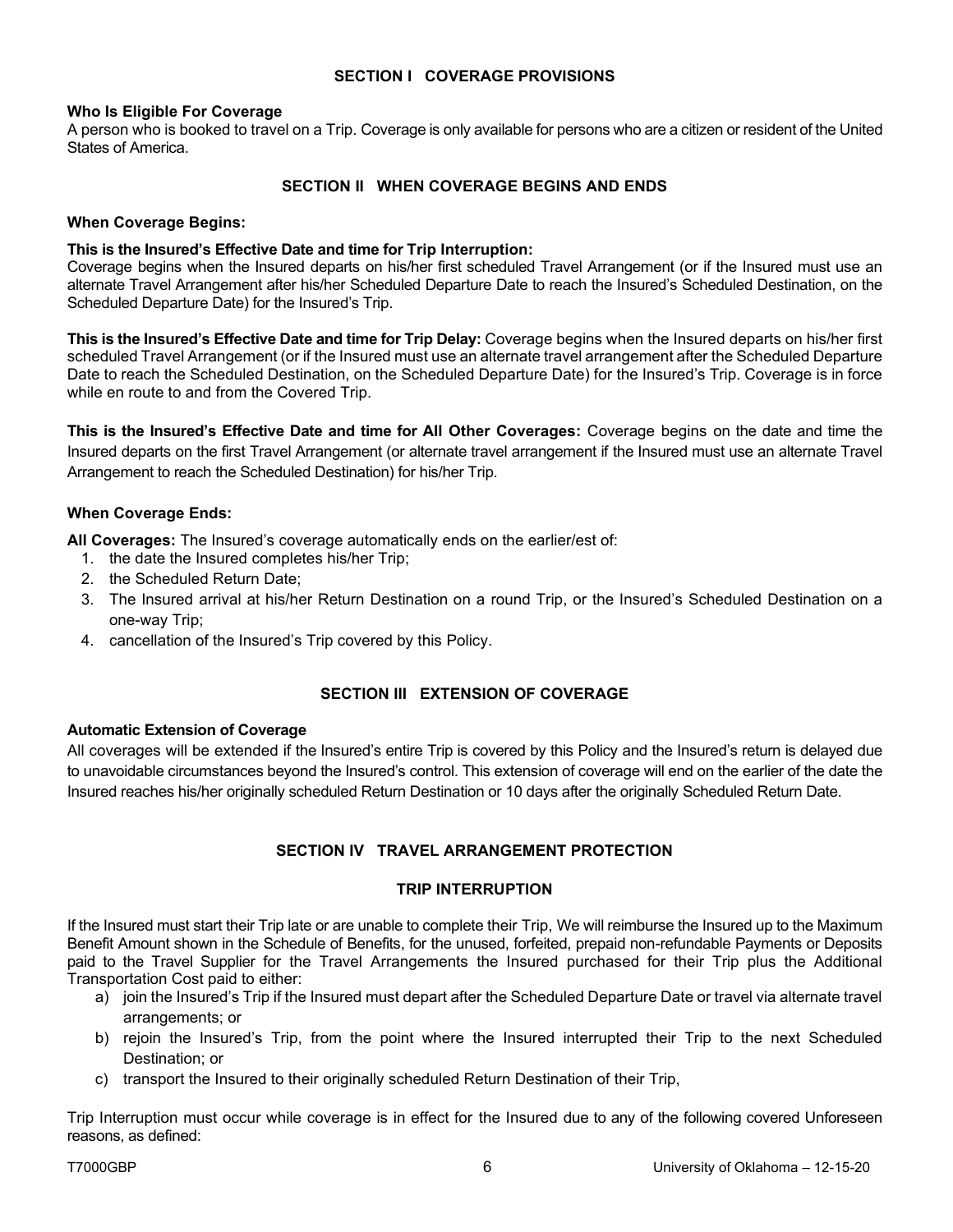- 1. the Insured's or a Family Member's death, which occurs while the Insured is on their Trip;
- 2. the Insured's or a Family Member's Sickness or Injury that:
	- a) occurs while the Insured is on their Trip,
	- b) is examined and treated by a Physician prior to the time of interruption; and
	- c) as certified by a Physician, results in medical restrictions so disabling as to prevent the Insured's continued participation on their Trip.
- 3. the Insured must interrupt their Trip due to Other Covered Events as defined, provided such circumstances occur while coverage is in effect:

#### **Other Covered Events** means:

1. the Insured's Primary Residence is made Uninhabitable and remains Uninhabitable during their Trip by a Natural Disaster, vandalism or burglary.

Coverage for a hurricane applies only if insurance was purchased prior to the tropical storm first being upgraded to a hurricane. Claims are not payable if a hurricane is foreseeable prior the Insured's Effective Date for Trip Interruption. A hurricane is foreseeable on the date it becomes a named storm. We will only pay the benefits for losses occurring within 30 days after the event renders the Insured's Scheduled Destination Uninhabitable or inaccessible.

In no event shall the amount reimbursed for Trip Interruption exceed the lesser of the amount the Insured prepaid for their Trip or the Maximum Benefit Amount shown in the Schedule of Benefits.

These benefit(s) will not duplicate any other benefits payable under the policy or any coverage(s) attached to the policy.

#### **TRIP DELAY**

We will reimburse the Insured, up to the Maximum Benefit Amount shown in the Schedule of Benefits, for the Reasonable Expenses, the Insured incurs, if the Insured is delayed for 12 consecutive hours or more while en route to or from, or during the course of their Trip until travel becomes possible, for one of the covered Unforeseen reasons:

- 1. the Insured is not directly involved in and are delayed due to a traffic accident, while en route to their Scheduled Destination or Return Destination. The traffic accident must be substantiated by a police report;
- 2. Common Carrier delay (the delay must be documented by the Common Carrier);
- 3. a theft or loss of passports or travel documents or visas specifically required for the Insured's Trip substantiated by a police report or the copy of the request for a new passport, or travel documents or visas;
- 4. the Insured is hijacked or Quarantined;
- 5. An unannounced Strike resulting in a complete cessation of services which prevents the Insured from reaching their Scheduled Destination or Return Destination;
- 6. Inclement Weather that causes a delay which prevents the Insured from reaching their Scheduled Trip Departure City.

These benefit(s) will not duplicate any other benefits payable under the Policy or any coverage(s) attached to the Policy.

#### **POLITICAL OR SECURITY EVACUATION**

We will pay, up to the Maximum Benefit Amount shown in the Schedule of Benefits, for all reasonable Political or Security Evacuation expenses and Related Costs incurred for the Insured's transportation, if the Insured must interrupt their Trip for a covered Political or Security Event and while traveling outside the Insured's Home Country.

The Political or Security Evacuation must occur within 14 days of the Political or Security Event, and the arrangements will be by the most appropriate and by most efficient, practical and economical means available and consistent with the Insured's health and safety.

Following the Political or Security Evacuation and when safety allows, We will pay for one-way economy transportation and Related Costs to return the Insured to one of the following locations as chosen by the Insured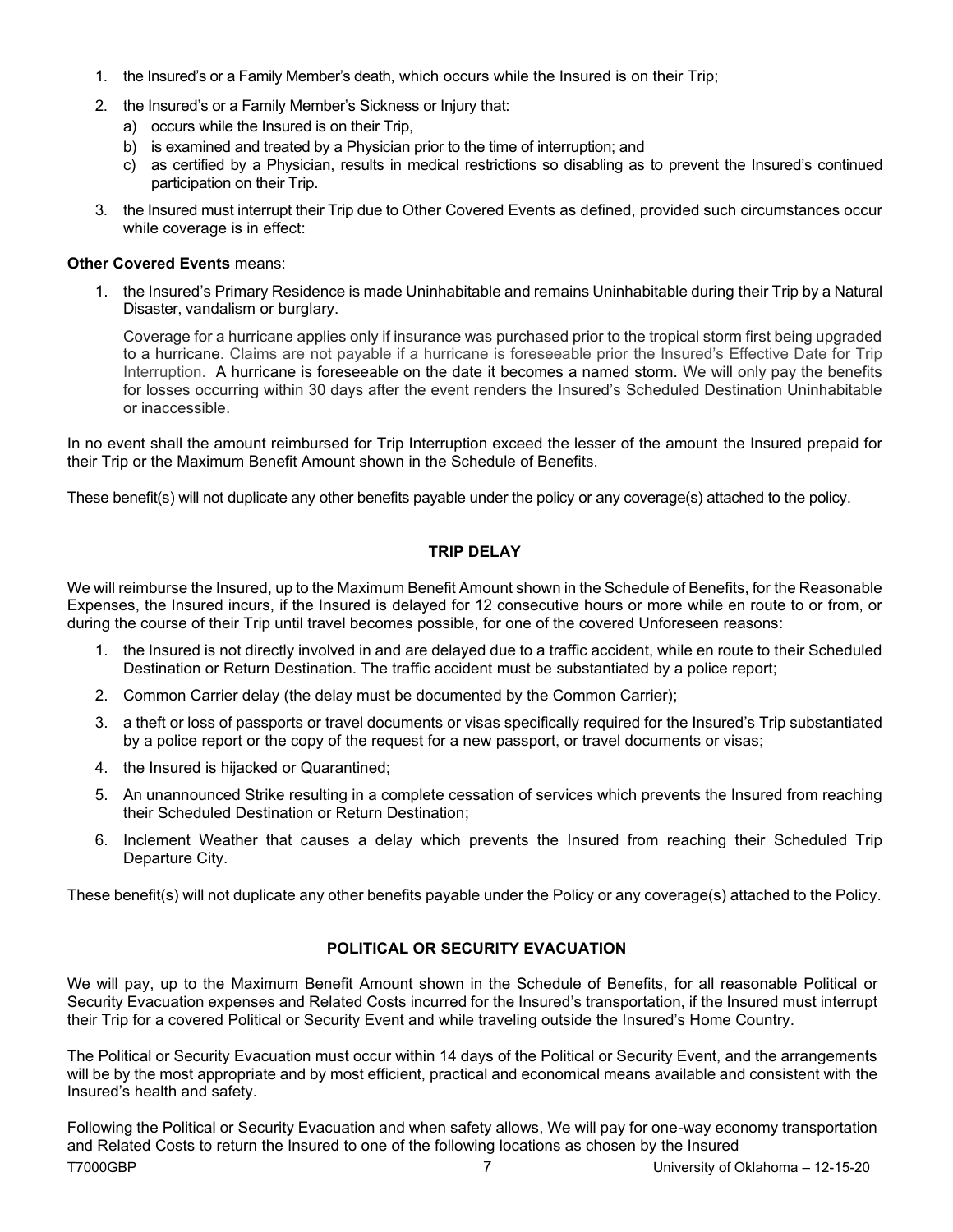- a. back to the Insured's Home Country;
- b. to the Nearest Place of Safety necessary to ensure the Insured's safety and well-being as determined by Us or Our designated Travel Assistance Services Provider.

#### **POLITICAL OR SECURITY EVACUATION COVERAGE DEFINITIONS**

**Political or Security Evacuation** means the Insured's extraction from or within the Host Country due an Occurrence that results in the Insured being placed in imminent physical danger.

#### **Political or Security Event** means:

- 1. civil, military or political unrest for which a formal written recommendation from the appropriate local government authorities, or the U.S. State Department, for the Insured to leave a country is issued; or
- 2. the Insured being expelled or declared a persona non-grata by a country the Insured is visiting on their Trip.

#### **POLITICAL OR SECURITY EVACUATION COVERAGE CONDITIONS AND LIMITATIONS**

- 1. The benefits and services described herein are provided to the Insured only if authorized, arranged and coordinated by Us or Our designated Travel Assistance Services Provider;
- 2. We or Our designated Travel Assistance Services Provider has sole discretion regarding the means, methods and timing of a Political or Security Evacuation. However, the decision to travel is the Insured's sole responsibility;
- 3. the Insured will be responsible for all transportation and living costs while located at the safe haven;
- 4. We will not pay any costs or expenses arising from:
	- a. Political or Security Evacuation from the Insured's Home Country;
	- b. Political or Security Evacuation when the Political or Security Event precedes the Insured's arrival in the Host Country;
	- c. Political or Security Evacuation when the evacuation notice has been issued or posted by the recognized government of the Insured's Home Country or the Host Country for a period of more than seven 7 days and the Insured has failed to notify Us or Our designated Travel Assistance Services Provider regarding the Insured's need to be evacuated;
	- d. the actual or threatened use or release of any nuclear, chemical or biological weapon or device, or exposure to nuclear reaction or radiation, regardless of contributory cause;
	- e. We will not pay for more than one (1) Political or Security Evacuation from a country or territory per Trip;
	- f. We will not pay for any loss or expense arising from or attributable to: a) fraudulent or criminal acts committed or attempted by the Insured; b) alleged violation of the laws of the country the Insured is visiting, unless We determine such allegations to be fraudulent; or c) failure to maintain required documents or visas;
	- g. We will not pay for any loss or expense arising from or attributable to: a) debt, insolvency, business or commercial failure; b) the repossession of any property; or c) the Insured's non-compliance with a contract, license or permit;
	- h. We will not pay for any loss or expense arising from or due to liability assumed by the Insured under any contract.

**Right of Recovery:** If, after a Political or Security Evacuation is completed, it becomes clear that the Insured was an active participant in the events that led to a Political or Security Event, We have the right to recover all transportation and Related Costs from the Insured.

These benefit(s) will not duplicate any other benefits payable under the policy or any coverage(s) attached to the Policy.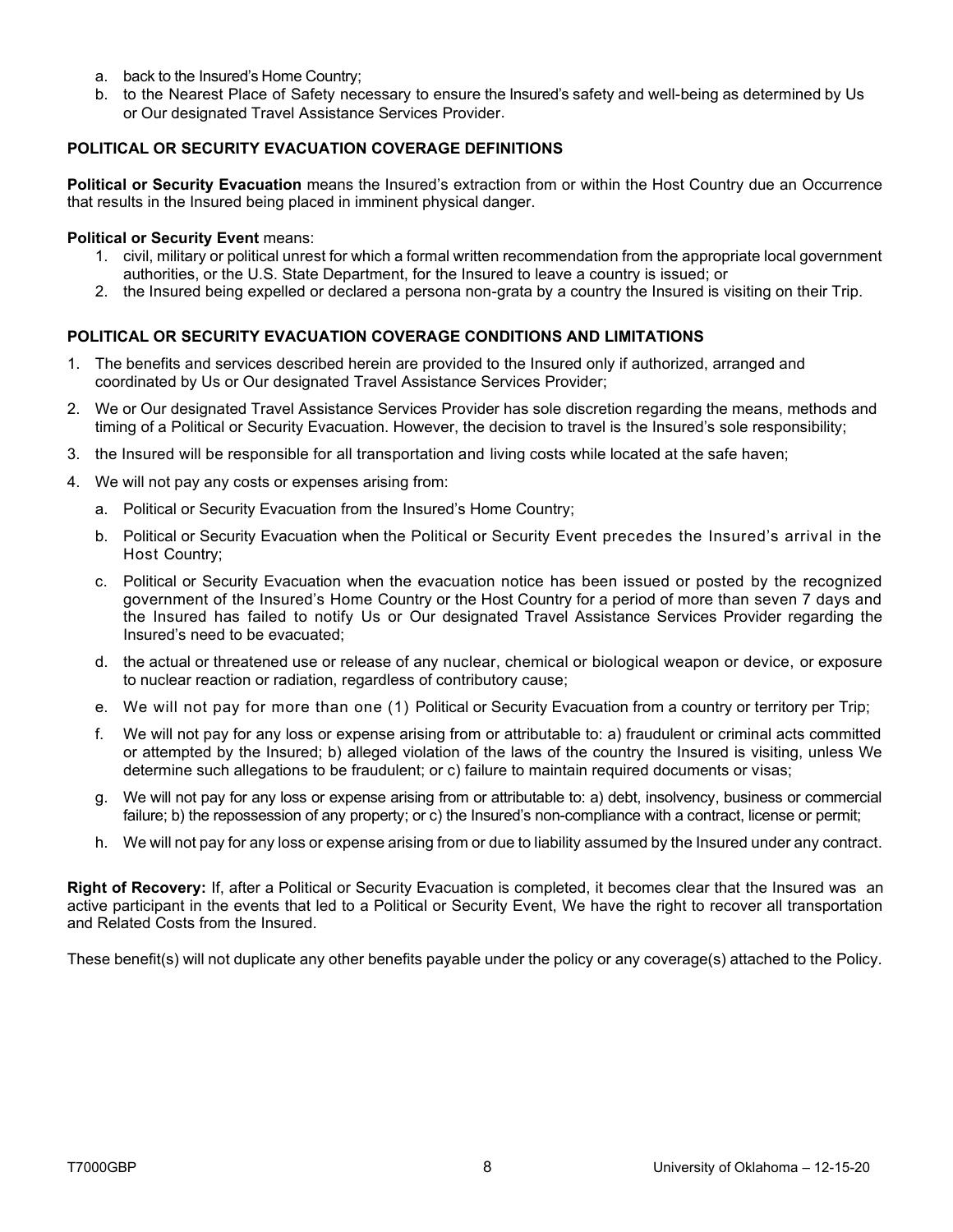#### **NATURAL DISASTER EVACUATION**

We will pay, up to the Maximum Benefit Amount shown in the Schedule of Benefits, for all reasonable Natural Disaster Evacuation expenses and Related Costs incurred for the Insured's transportation, if the Insured must interrupt their Trip for a covered Natural Disaster Event and while traveling outside the Insured's Home Country.

The Natural Disaster Evacuation must occur within 14 days of the Natural Disaster Event, and the arrangements will be by the most appropriate and by most efficient, practical and economical means available and consistent with the Insured's health and safety.

Following the Natural Disaster Evacuation and when safety allows, We will pay for one-way economy transportation and Related Costs to return the Insured to one of the following locations as chosen by the Insured:

- a. back to the Insured's Home Country; or
- b. to the Nearest Place of Safety necessary to ensure the Insured's safety and well-being as determined by Us or Our designated Travel Assistance Services Provider.

#### **NATURAL DISASTER EVACUATION COVERAGE DEFINITIONS**

**Natural Disaster Evacuation** means the Insured's extraction from or within the Host Country due to a Natural Disaster Evacuation that results in the Insured being placed in imminent physical danger.

**Natural Disaster Event** results in such severe and widespread damage that the area of damage is officially declared a disaster area by the appropriate local government authorities of the Host Country, and the area is deemed to be Uninhabitable or dangerous.

#### **NATURAL DISASTER EVACUATION COVERAGE CONDITIONS AND LIMITATIONS**

- 1. The benefits and services described herein are provided to the Insured only if authorized, arranged and coordinated by Us or Our designated Travel Assistance Services Provider;
- 2. We or Our designated Travel Assistance Services Provider has sole discretion regarding the means, methods and timing of a Natural Disaster Evacuation. However, the decision to travel is the Insured's sole responsibility;
- 3. The Insured will be responsible for all transportation and living costs while located at the safe haven;
- 4. We will not pay any costs or expenses arising from:
	- a. Natural Disaster Evacuation from the Insured's Home Country;
	- b. Natural Disaster Evacuation when the Natural Disaster Event precedes the Insured's arrival in the Host Country;
	- c. Natural Disaster Evacuation when the evacuation notice has been issued or posted by the recognized government of the Insured's Home Country or the Host Country for a period of more than seven (7) days and the Insured has failed to notify Us or Our designated Travel Assistance Services Provider regarding the Insured's needs to be evacuated;
	- d. the actual or threatened use or release of any nuclear, chemical or biological weapon or device, or exposure to nuclear reaction or radiation, regardless of contributory cause;
	- e. We will not pay for more than one (1) Natural Disaster Evacuation from a country or territory per Trip;
	- f. We will not pay for any loss or expense arising from or attributable to: a) fraudulent or criminal acts committed or attempted by the Insured; b) alleged violation of the laws of the country the Insured is visiting, unless We determine such allegations to be fraudulent; or c) failure to maintain required documents or visas;
	- g. We will not pay for any loss or expense arising from or attributable to: a) debt, insolvency, business or commercial failure; b) the repossession of any property; or c) the Insured's non-compliance with a contract, license or permit.

**Right of Recovery**: If, after a Natural Disaster Evacuation is completed, it becomes clear that the Insured was an active participant in the events that led to a Natural Disaster Evacuation, We have the right to recover all transportation and Related Costs from the Insured.

These benefit(s) will not duplicate any other benefits payable under the policy or any coverage(s) attached to the Policy.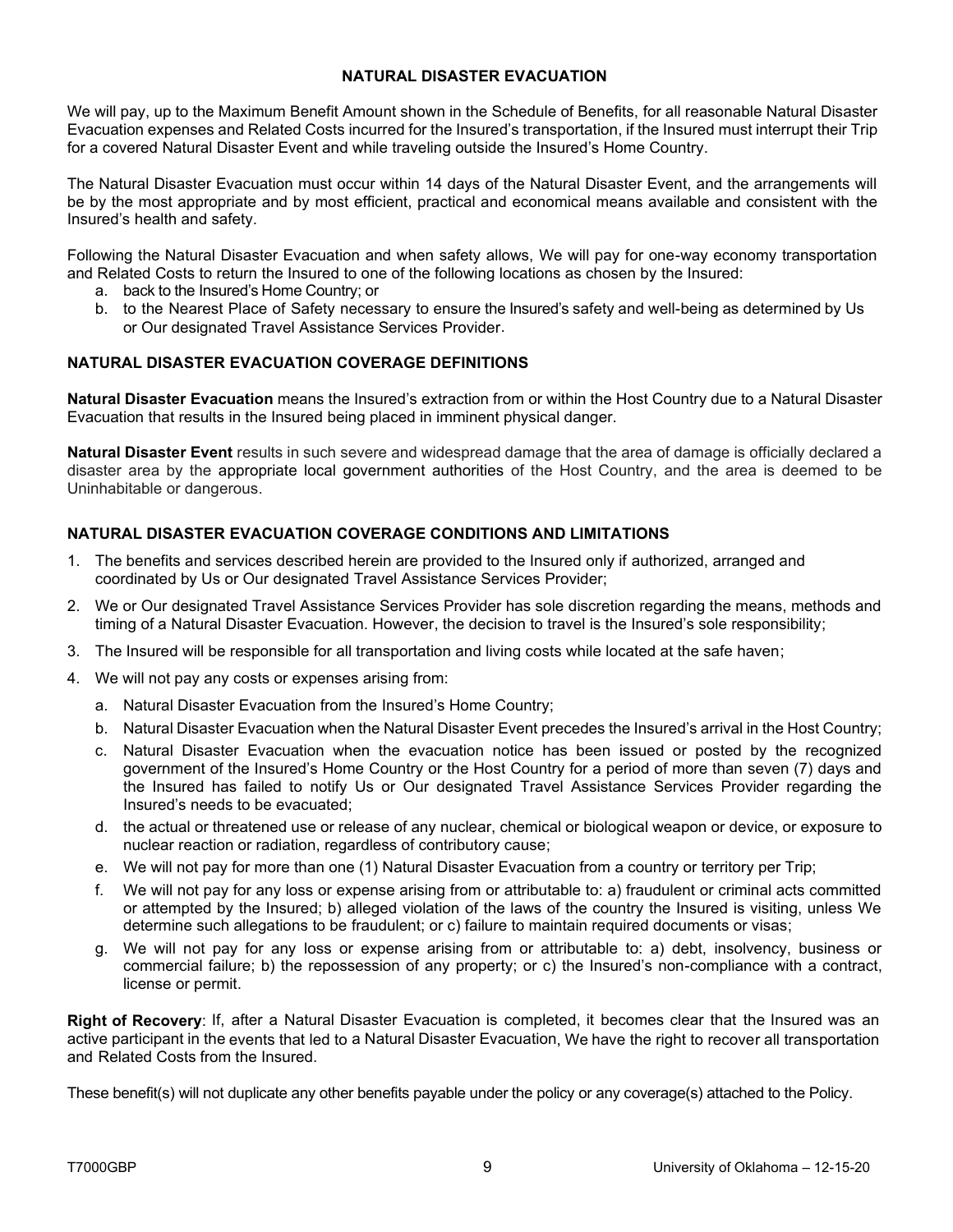#### **MEDICAL EVACUATION AND REPATRIATION OF REMAINS**

Benefits will be paid, up to the Maximum Benefit Amount shown in the Schedule of Benefits, when the Insured suffers a Sickness, Injury, or Loss of life, during the Insured's Trip, for the following:

#### **Emergency Medical Evacuation**

We will pay for the Usual and Customary transportation expenses for an Emergency Medical Evacuation, to the nearest suitable Hospital or medical facility where Medically Necessary treatment is available to treat an Unforeseen Sickness or Injury provided:

- 1. the local attending Physician and Our designated Travel Assistance Services Provider determine that the Insured's condition is acute, severe or life threating; and
- 2. that adequate Medically Necessary treatment is not available in the Insured's immediate area.

#### **Repatriation of Remains**

Benefits will be paid for covered Repatriation Expenses incurred, up to the Maximum Benefit Amount shown in the Schedule of Benefits, to return the Insured's body to the Insured's city of Primary Residence or the Insured's origination point or to the place of burial in the United States of America if the Insured dies during their Trip.

Repatriation Expenses means:

- a) embalming or local cremation; and
- b) associated temporary storage costs for up to 10 days, or until local authorities of the country/state in which the death occurred, will permit further transportation of the body, whichever is later; and the most economical coffin or receptacle adequate to transport the remains;
- c) the cost of transportation of the remains, by the most direct and economical conveyance and route possible, to: 1) the nearest location where the body can be embalmed or cremated, if not locally available; and/or 2) the receiving funeral home or morgue, at the Return Destination, or a different place of burial within United States; and
- d) the cost for the creation and transmission of necessary documentation required to transport the body, such as a death certificate, autopsy or police report.

All Repatriation Expenses must be authorized and arranged in advance by Us or Our designated Travel Assistance Services Provider. Once the Insured's remains are claimed by the receiving funeral home or morgue, or in the event of local cremation, coverage under this benefit ends.

Transportation expenses for the Emergency Medical Evacuation must be authorized and arranged in advance in advance by Us or Our designated Travel Assistance Services Provider.

**Transportation of Children/Child**: If the Insured dies or is Hospitalized for more than 3 consecutive days following an Emergency Medical Evacuation or Injury and Sickness that occurred during their Trip, We will pay up to the cost of a single one-way economy transportation ticket, or same class as the original transportation ticket, less the value of any applied credit from any unused return travel tickets for each person, to return the Insured's Children/Child who were accompanying the Insured on the Insured's Trip (and any accompanying minor persons under the Insured's care) who are left unattended by the Insured's death or Hospitalization to their Primary Residence or to the Insured's residence in the United States, including the cost of an attendant, if considered necessary by Us or Our designated Travel Assistance Services Provider.

**Transportation to Join the Insured:** If the Insured is or will be Hospitalized for more than 3 consecutive days following an Emergency Medical Evacuation or Injury and Sickness that occurred during the Insured's Trip, We will pay, up to the cost of a single round-trip economy transportation ticket, up to the Maximum Benefit Amount shown in the Schedule of Benefits, for Reasonable Additional Expenses for one person chosen by the Insured to visit the Insured's bedside, provided the Inured is traveling alone and Emergency Medical Evacuation is not imminent.

These benefit(s) will not duplicate any other benefits payable under the Policy or any coverage(s) attached to the Policy.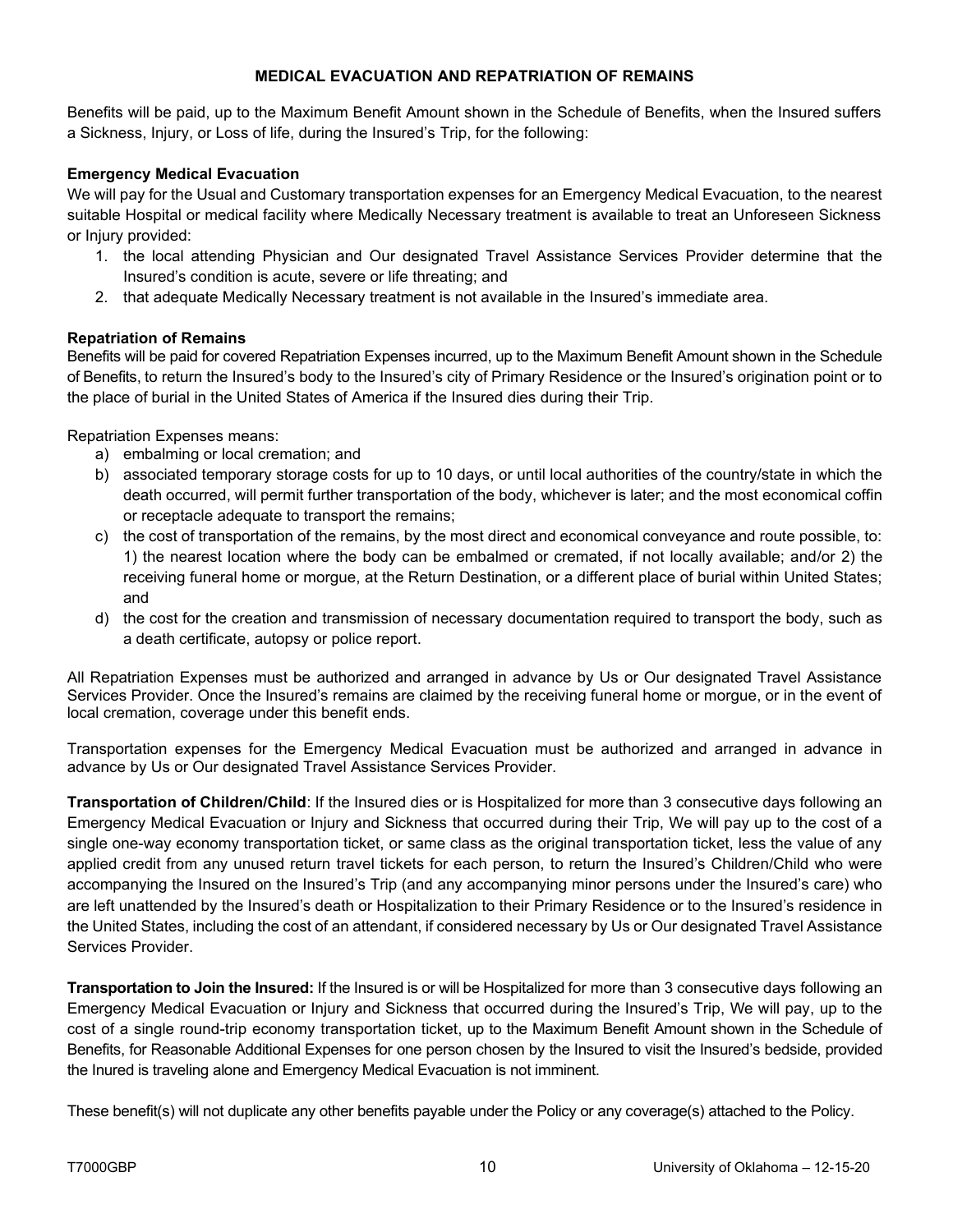#### **SECTION V TRAVEL INSURANCE BENEFITS**

#### **ACCIDENT & SICKNESS MEDICAL EXPENSE BENEFIT**

Benefits will be paid for Medical Expenses incurred by the Insured, up to the Maximum Benefit Amount shown in the Schedule of Benefits, subject to the following:

- a. benefits will be payable only for Medical Expenses resulting from a Sickness that first manifests itself or an Injury that occurs while on the Insured's Trip (of a duration of 180 days or less for Sickness) and requires treatment in person by a Physician;
- b. only Medical Expenses incurred by the Insured during their Trip will be reimbursed. Medical Expenses incurred after the Insured returns from their Trip are not covered.

**Medical Expenses** means expenses incurred only for the following:

- 1. medical services (including charges for anesthetics, x-ray examinations or treatments, and laboratory tests) and supplies, prescription drugs, and therapeutic services ordered or prescribed by a Physician as Medically Necessary for treatment;
- 2. Hospital or ambulatory medical-surgical center services, including expenses for a cruise ship cabin or hotel room, not already included in the cost of the Insured's Trip, if recommended by the Insured's attending Physician and approved by Us or Our designated Travel Assistance Services Provider as a substitute for a hospital room for recovery from the Insured's Injury or Sickness;
- 3. emergency dental treatment incurred during the Insured's Trip due to an Accidental Injury to natural teeth. Dental Expenses incurred after the Insured's Trip is completed are not covered;
- 4. local transportation expense to and/or from a Hospital.

We will not pay benefits in excess of the Usual and Customary level of charges. We will not cover any expenses provided by another party at no cost to the Insured or already included within the cost of the Insured's Trip.

These benefit(s) will not duplicate any other benefits payable under the Policy or any coverage(s) attached to the Policy.

#### **SECTION VI ACCIDENTAL DEATH AND DISMEMBERMENT BENEFITS**

#### **24 HOUR**

We will pay the percentage of the Principal Sum indicated in the Table of Losses of the Maximum Benefit Amount shown in the Schedule of Benefits when the Insured, as a result of an Injury caused by an Accident occurring during their Trip, sustained a Loss shown in the Table of Losses below.

**Table of Loss**

| l able of Loss                           |                    |  |  |
|------------------------------------------|--------------------|--|--|
| Loss of                                  | % of Principal Sum |  |  |
| Life                                     | 100%               |  |  |
| Both Hands or Both Feet                  | 100%               |  |  |
| Sight of Both Eyes                       | 100%               |  |  |
| One Hand and One Foot                    | 100%               |  |  |
| Either Hand or Foot and Sight of One Eye | 100%               |  |  |
| Either Hand or Foot                      | 50%                |  |  |
| Sight of One Eye                         | 50%                |  |  |
| Speech                                   | 50%                |  |  |
| Hearing in Both Ears                     | 50%                |  |  |
| Thumb and Index Finger of Same Hand      | 25%                |  |  |

The Loss must occur within 181 days of the date of the Accident, which caused Injury. The Accident must occur while the Insured is on their Trip and is covered under this Policy.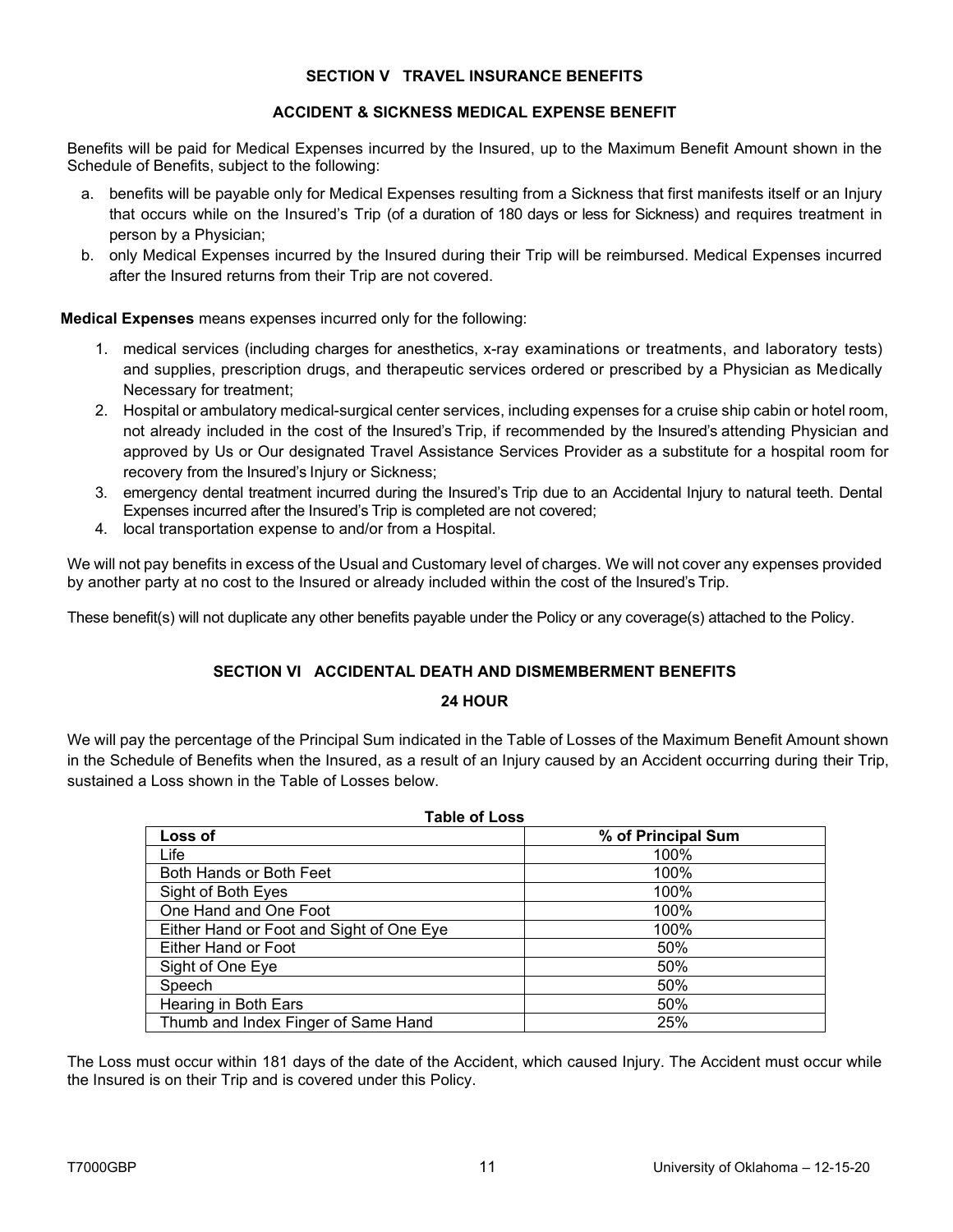If more than one Loss is sustained by the Insured as a result of the same Accident, only one amount, the largest applicable to the Losses incurred, will be paid. We will not pay more than 100% of the Maximum Benefit Amount shown in the Scheduled of Benefits for all Losses due to the same Accident.

**Loss** with regard to:

- a) hand(s), or foot/feet, means actual severance at or above a wrist joint proximal to the elbow or actual severance at or above the ankle proximal to the knee, respectively; and
- b) eye or eyes means total and irrecoverable Loss of entire sight thereof; and
- c) speech means entire and irrecoverable Loss of speech; and
- d) hearing means entire and irrecoverable Loss of hearing in both ears; and
- e) thumb and index finger means complete severance through or above the joint that meets the palm.

These benefit(s) will not duplicate any other benefits payable under the Policy or any coverage(s) attached to the Policy.

#### **EXPOSURE**

We will pay for covered losses, as shown in the Table of Loss, which result from the Insured being unavoidably exposed to the elements due to an Accident during their Trip. The Loss must occur within 365 days after the event which caused the exposure.

These benefit(s) will not duplicate any other benefits payable under the Policy or any coverage(s) attached to the Policy.

#### **DISAPPEARANCE**

We will pay for loss of life, as shown in the Table of Loss, if the Insured's body cannot be located within 365 days after a disappearance due to an Accident during their Trip.

These benefit(s) will not duplicate any other benefits payable under the Policy or any coverage(s) attached to the Policy.

#### **SECTION VII GENERAL DEFINITIONS**

**Accident** means a sudden, unexpected unusual specific event that occurs at an identifiable time and place, and shall also include exposure resulting from a mishap to a conveyance in which the Insured is traveling.

**Additional Transportation Cost** means the actual cost incurred for one-way economy transportation (or for the original class of fare, if the original tickets were for a higher class of fare) by Common Carrier by the most direct route, less any refunds paid or payable, for the Insured's unused original tickets.

**Adventure or Extreme Activities** means heli-skiing, heli-snowboarding, Mountain Climbing over 9,000 feet (2,700 meters), motor sport or motor racing, scuba diving if the depth exceeds 131 feet (40 meters) and any activity materially similar to the above.

**Children/Child** means a person under the age of 18 and primarily dependent on the Insured for support and maintenance.

The age limit does not apply to a child who is incapable of self-sustaining employment by reason of mental or physical incapacity.

**Civil Disorder or Riot** means a public disturbance by a person or persons acting in revolt, coup, rebellion or resistance against an established government or civil authority or involvement in acts of violence that causes immediate danger, damage, or injury to others or their property**.**

**Common Carrier** means an air, land, sea conveyance operated under a license for the transportation of passengers for hire.

**Domestic Partner** means an opposite or a same-sex partner who is at least eighteen (18) years of age and has met all of the following requirements for at least 6 months**:**

a) resides with the Insured;